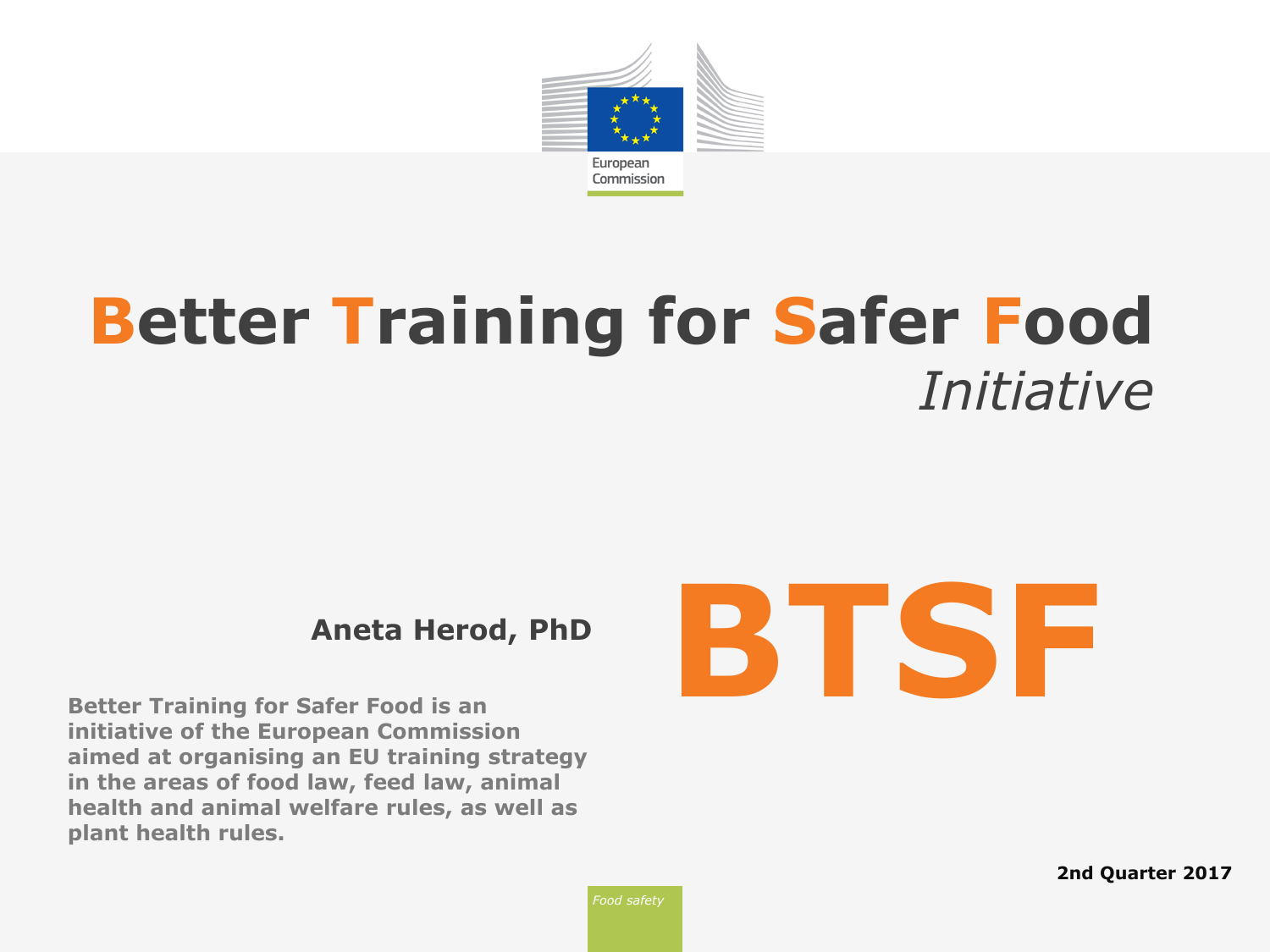

# **Legal substance for the main elements of animal IRT**

Module 1.2 Legal Base

Introduction to the group work methodology and setting up of three working groups (bovine, porcine, ovine & caprine)



*Food safety*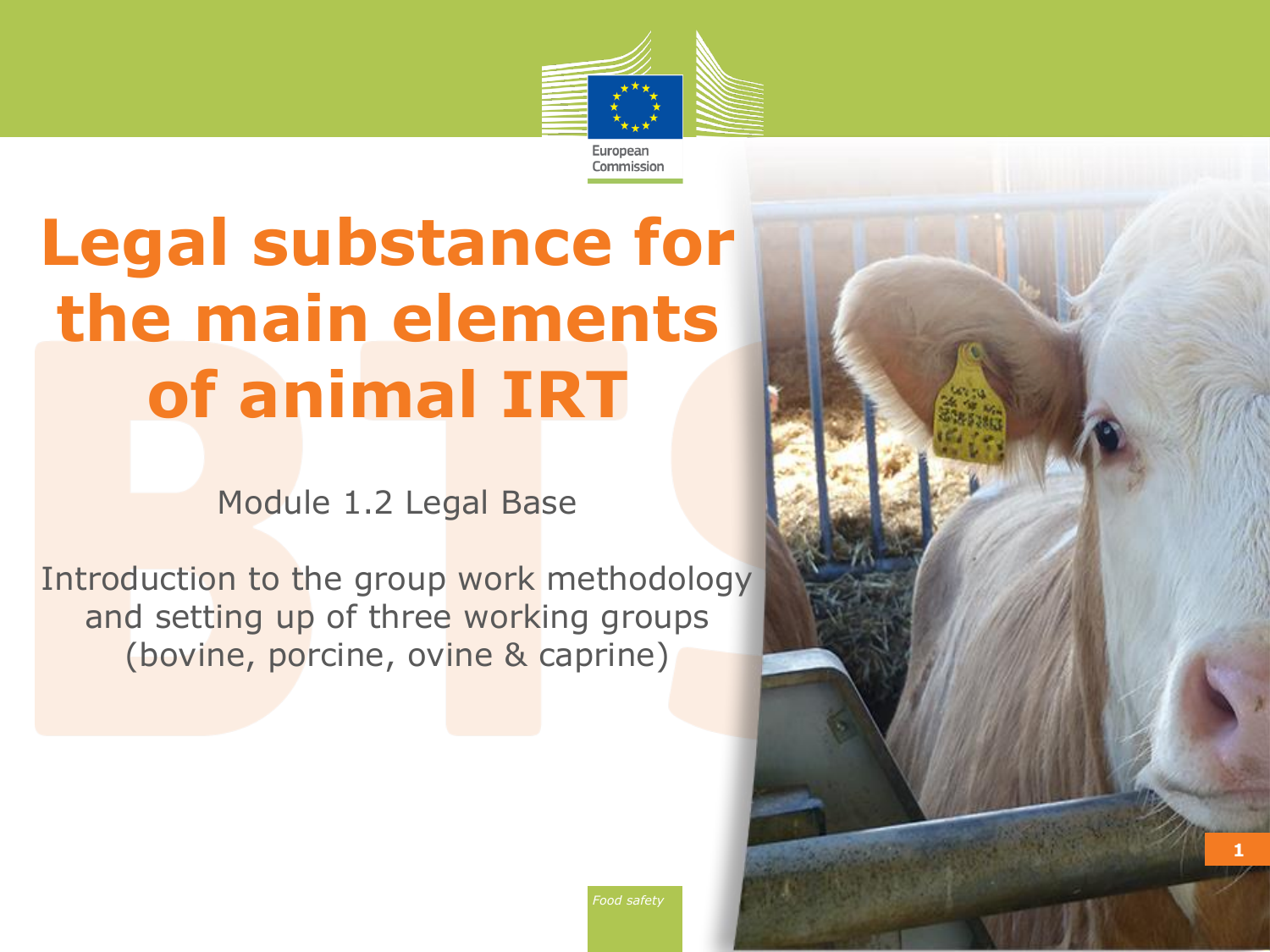

#### **Methodology for group work**

- $\triangleright$  Please identify the legal substance for the main elements/functionalities of animal IRT
- $\triangleright$  Please use the EU website on animal IRT to identify and review relevant legislation
- $\triangleright$  Please cite relevant article of the legislation and answer the question on a specific provision on animal IRT
- $\triangleright$  Please use the template to enter the information for the species allocated to your working group
- $\triangleright$  Each working group is working on one species

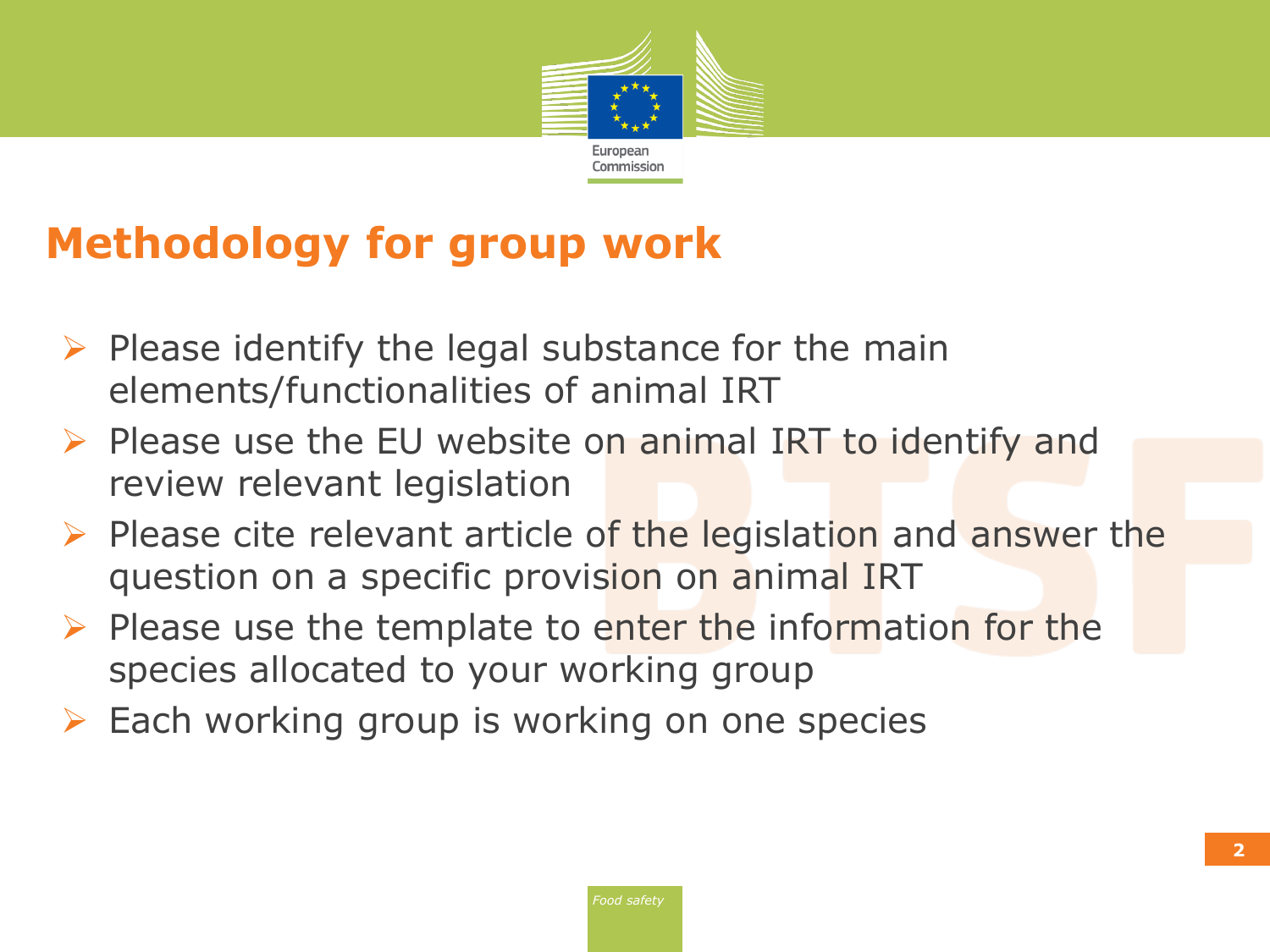

|                | <b>Element / Functionality of animal IRT</b>                                                       | <b>Bovine</b> | <b>Porcine</b> | Ovine /<br><b>Caprine</b> |
|----------------|----------------------------------------------------------------------------------------------------|---------------|----------------|---------------------------|
| $\mathbf{1}$   | Key elements                                                                                       |               |                |                           |
| 2              | Information held centrally on each holding                                                         |               |                |                           |
| 3              | Information recorded centrally on each animal / animal group                                       |               |                |                           |
| $\overline{4}$ | Information held on - farm in a holding register                                                   |               |                |                           |
| 5              | Means of identification                                                                            |               |                |                           |
| 6              | Information kept on mean of identification                                                         |               |                |                           |
| 7              | Deadline for identification of the animal, notification of a birth,<br>movement, death, slaughter. |               |                |                           |
| 8              | Animal Document going with the animal (passport, movement<br>document, trade document)             |               |                |                           |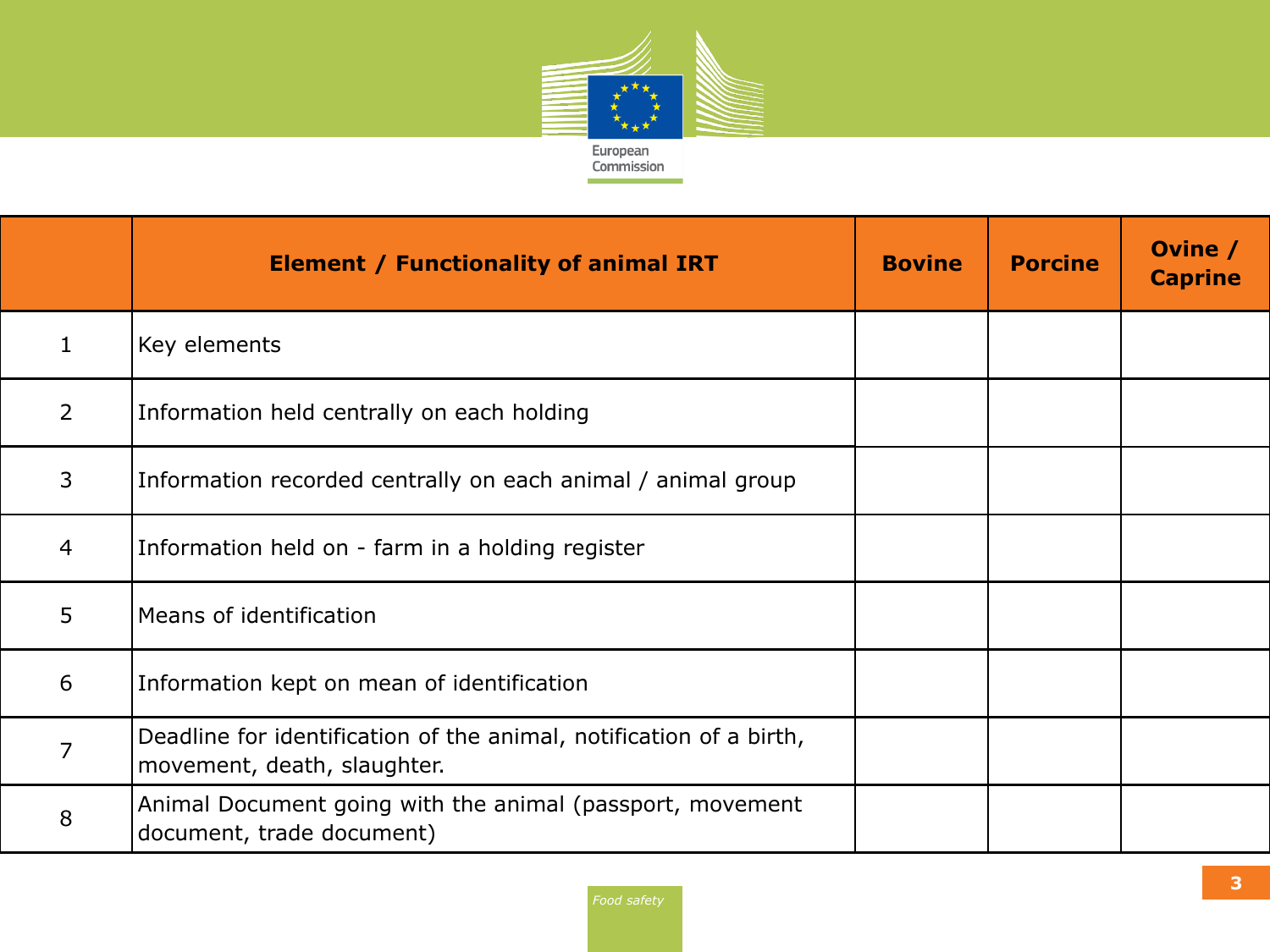

#### **Group bovine - ….**

#### **Group porcine – ….**

### **Group ovine & caprine – ….**

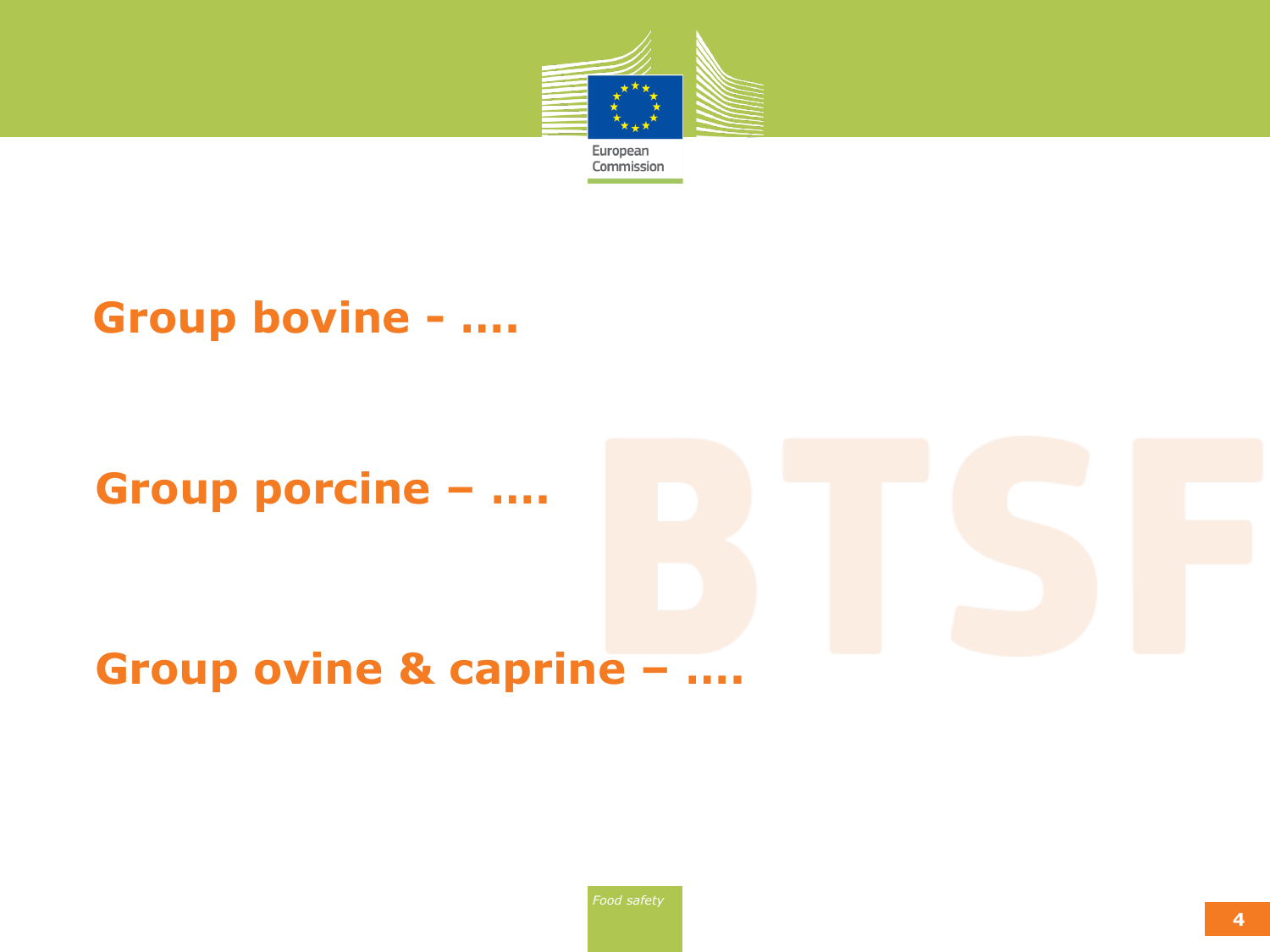

## **Group Bovine**

- 1. Key elements of the IRT system
	- $(L)$ :
	- The system for the identification and registration of bovine animals shall comprise the following elements:



**5**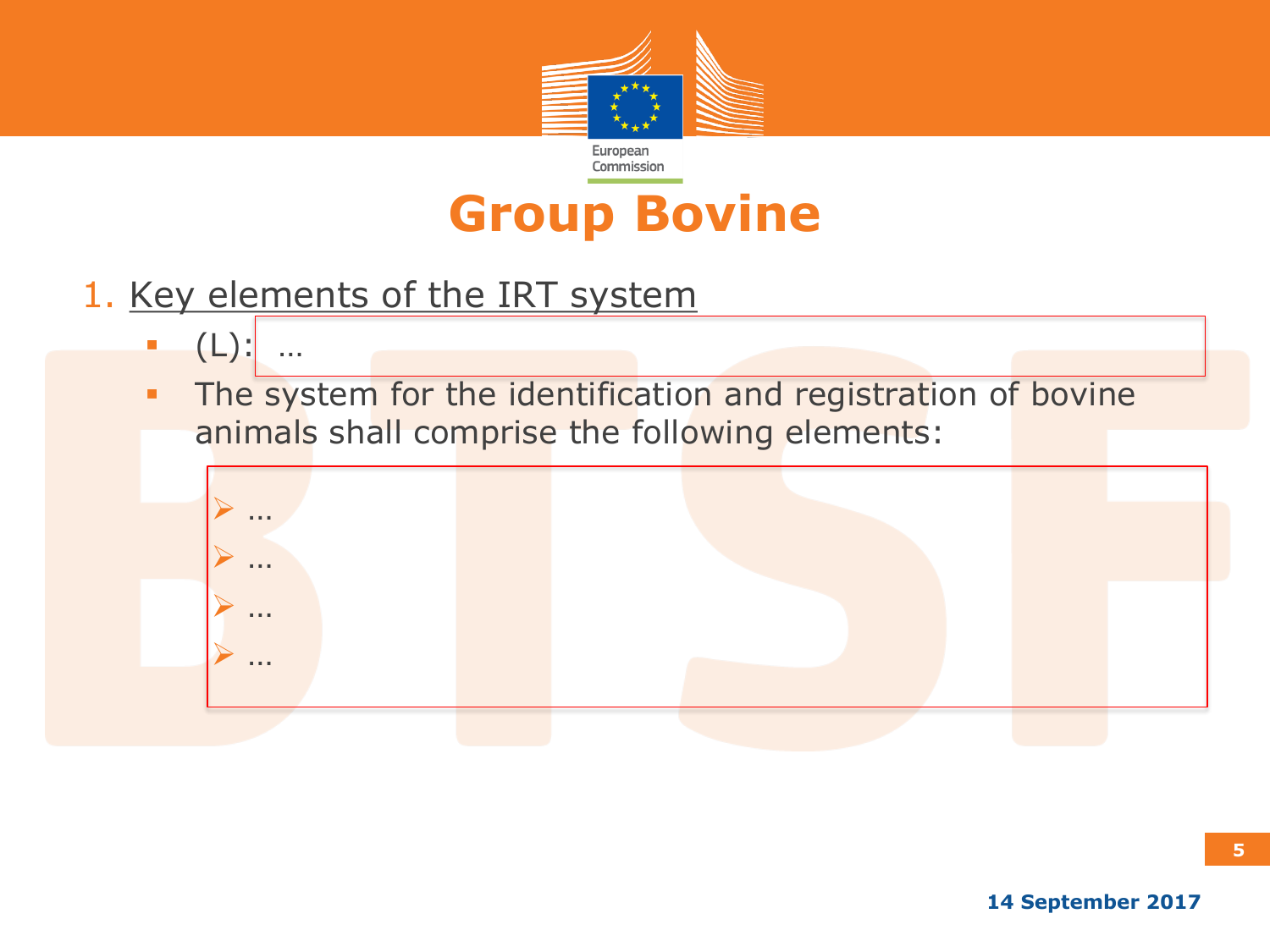

# **Group Bovine**

- 1. Key elements of the IRT system
	- (L): Regulation (EC) 1760/2000 Art. 3
	- (P): The system for the identification and registration of bovine animals shall comprise the following elements:  $\triangleright$  means of identification to identify animals individually;
		- computerised databases;
			- animal passports;
			- $\triangleright$  individual registers kept on each holding.

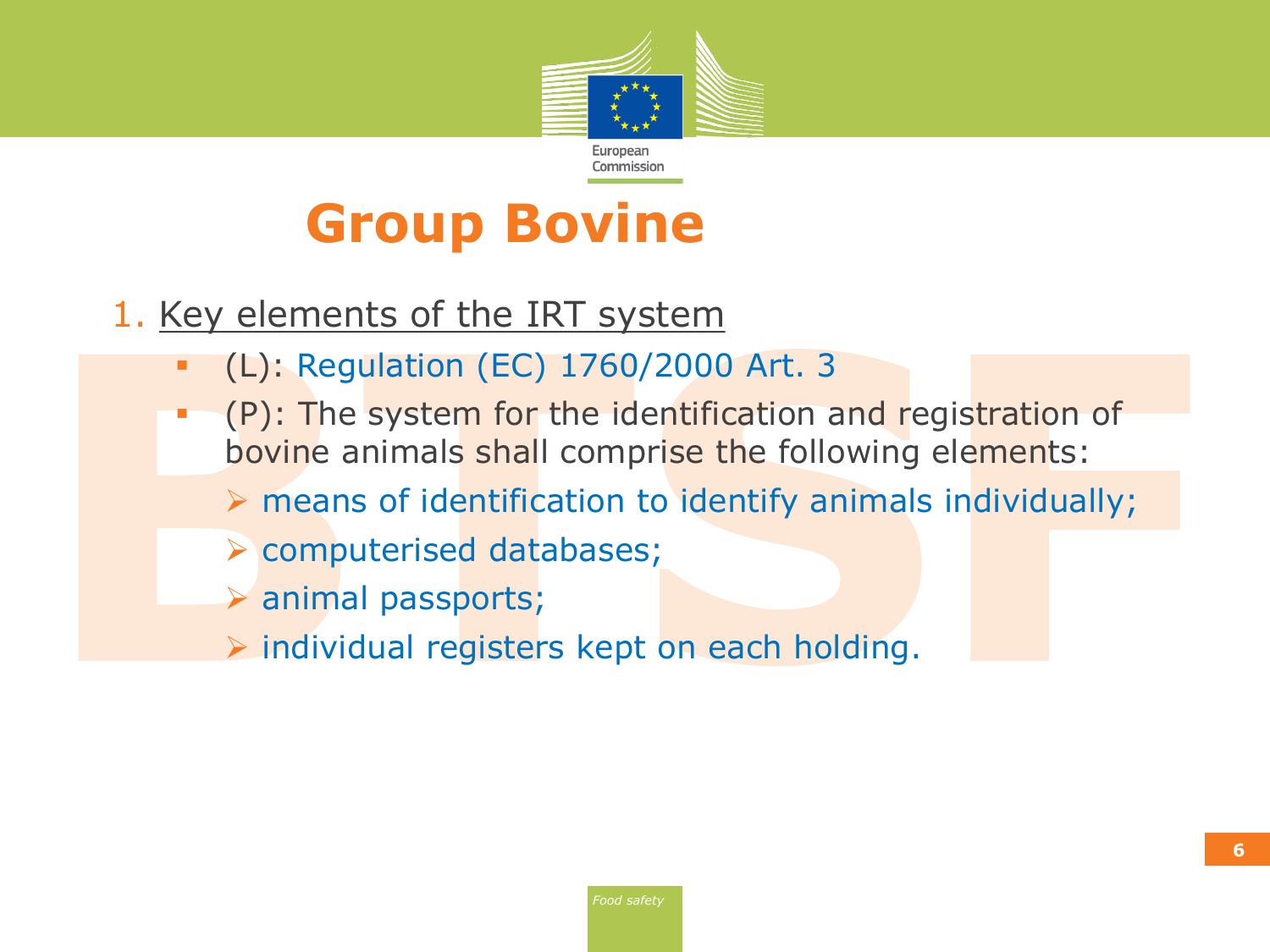

## **Group Ovine & Caprine**

- 2. Information held centrally on each holding
- $\bullet$  (L):  $\ldots$
- a) What kind of information MS should keep in computerised database on each holding?

|                                                       | Yes | <b>No</b> |
|-------------------------------------------------------|-----|-----------|
| the identification code of the holding                |     |           |
| the name and address and the occupation of the keeper |     |           |
| geographic coordinates and the address of the holding |     |           |
| the species of animals                                |     |           |
| the type of production                                |     |           |
| the result of the inventory                           |     |           |
| should allow to enter sanitary information            |     |           |

**7**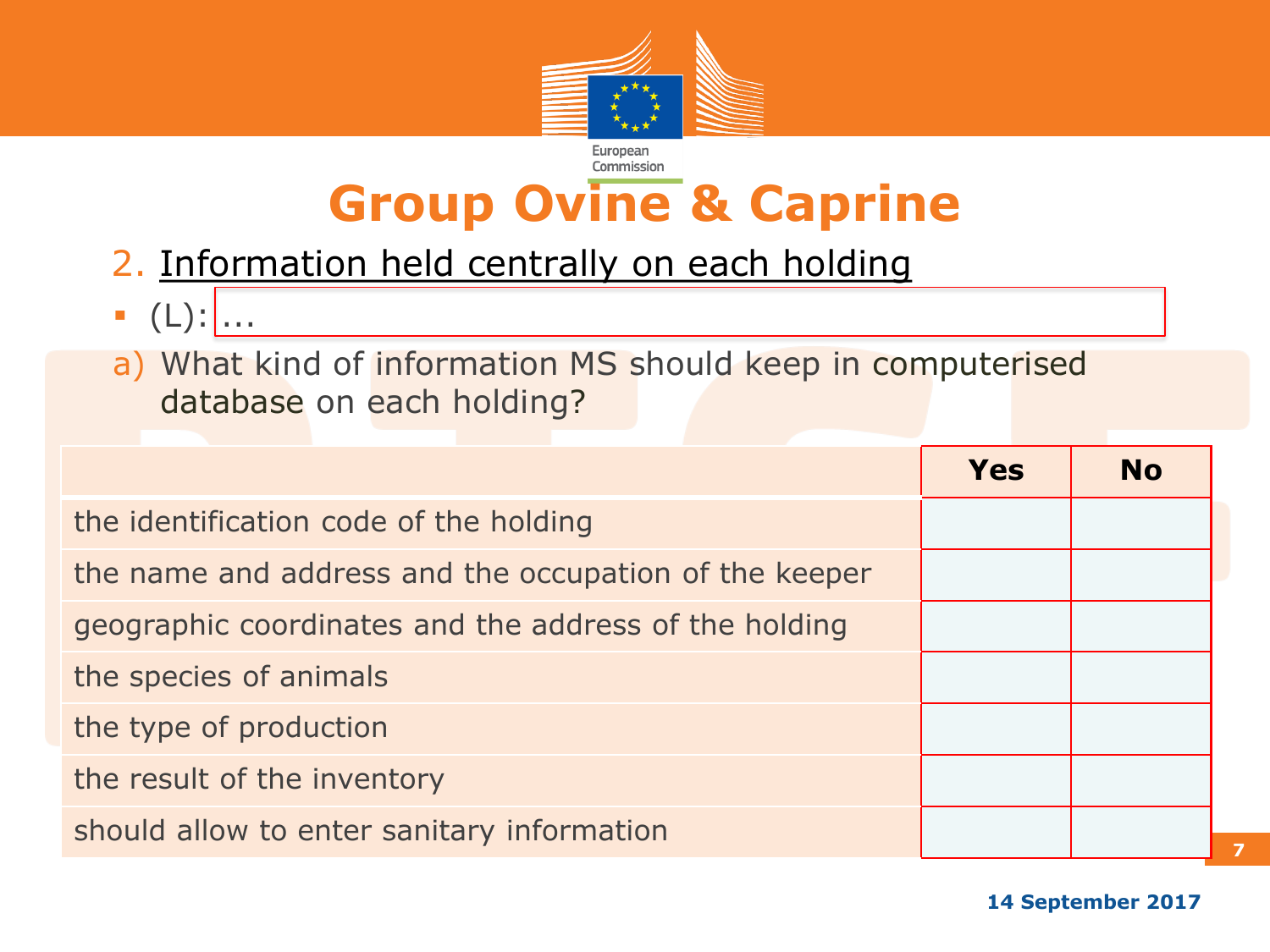

# **Group Ovine & Caprine**

- 2. Information held centrally on each holding
	- (L): Regulation (EC) 21/2004 ANNEX D

|                                                       | <b>Yes</b>                | <b>No</b>                 |
|-------------------------------------------------------|---------------------------|---------------------------|
| the identification code of the holding                |                           | X                         |
| the name and address and the occupation of the keeper |                           | $\boldsymbol{\mathsf{X}}$ |
| geographic coordinates and the address of the holding |                           | X                         |
| the species of animals                                | X                         |                           |
| the type of production                                | $\boldsymbol{\mathsf{X}}$ | $\mathbf x$               |
| the result of the inventory                           |                           |                           |
| should allow to enter sanitary information            |                           |                           |